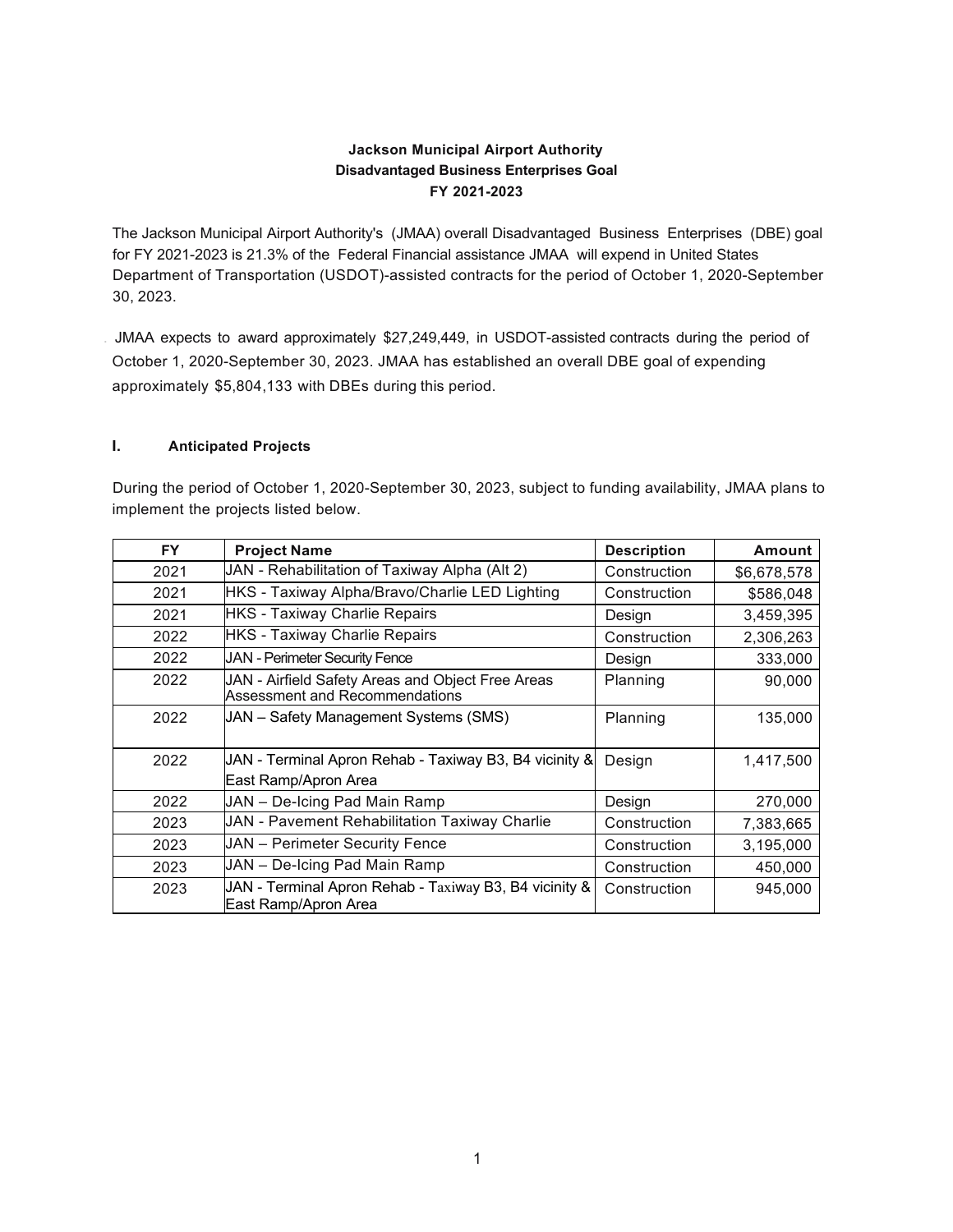## **II. Methodology Used to Calculate Overall Goal: Determining the Relative Availability of DBEs**

The DBE Program regulations (49 CFR Part 26) instruct USDOT recipients to determine the relative availability of DBEs in their marketplace as the first step in calculating their DBE goal. This "Step 1" is specifically set out in § 26.45(c). USDOT recipients can "use a percentage figure derived fromdata in a valid, applicable disparity study."<sup>1</sup>

In 2012, NERA Economic Consulting completed a Disparity Study for JMAA attached hereto as Attachment A. <sup>2</sup>

A. Step 1: §26.45(c)

The study team defined JMAA's relevant geographic and product market areas by examining our historical contracting and subcontracting records. The geographic market was identified by calculating the location of the majority of JMAA's contractors and subcontractors by zip code, aggregated into counties. The Study found our market area to be the state of Mississippi. The product market dimension was defined by estimating which North American Industrial Classification System (NAICS) codes make up at least 75 percent of JMAA's spending with contractors, subcontractors, sub-consultants, and suppliers.

The study team identified the number of business establishments in the relevant markets. DBE availability is defined as the number of DBEs divided by the total number of business establishments in JMAA's contracting market area. The study team determined that overall DBE availability for JMAA's geographic and product market areas is 27.3%.3

B. Step 2: §26.45(d)

After calculating a base figure of the relative availability of DBEs, Part 26 requires that JMAA examine all relevant evidence reasonably available to determine what adjustment, if any, was needed to the base figure to arrive at the overall goal. The pertinent types of evidence that JMAA must consider when adjusting the base figure include:

• The current capacity of DBEs to perform work in JMAA's market, as measured by the volume of

 $149$  CFR Part 26.45(c)(3)

<sup>2</sup> *The State of Minority- and Women-Owned Business Enterprise: Evidence from Mississippi,* NERA Economic Consulting, 2012 ("Study").

<sup>3</sup> Study, Table A, page 4.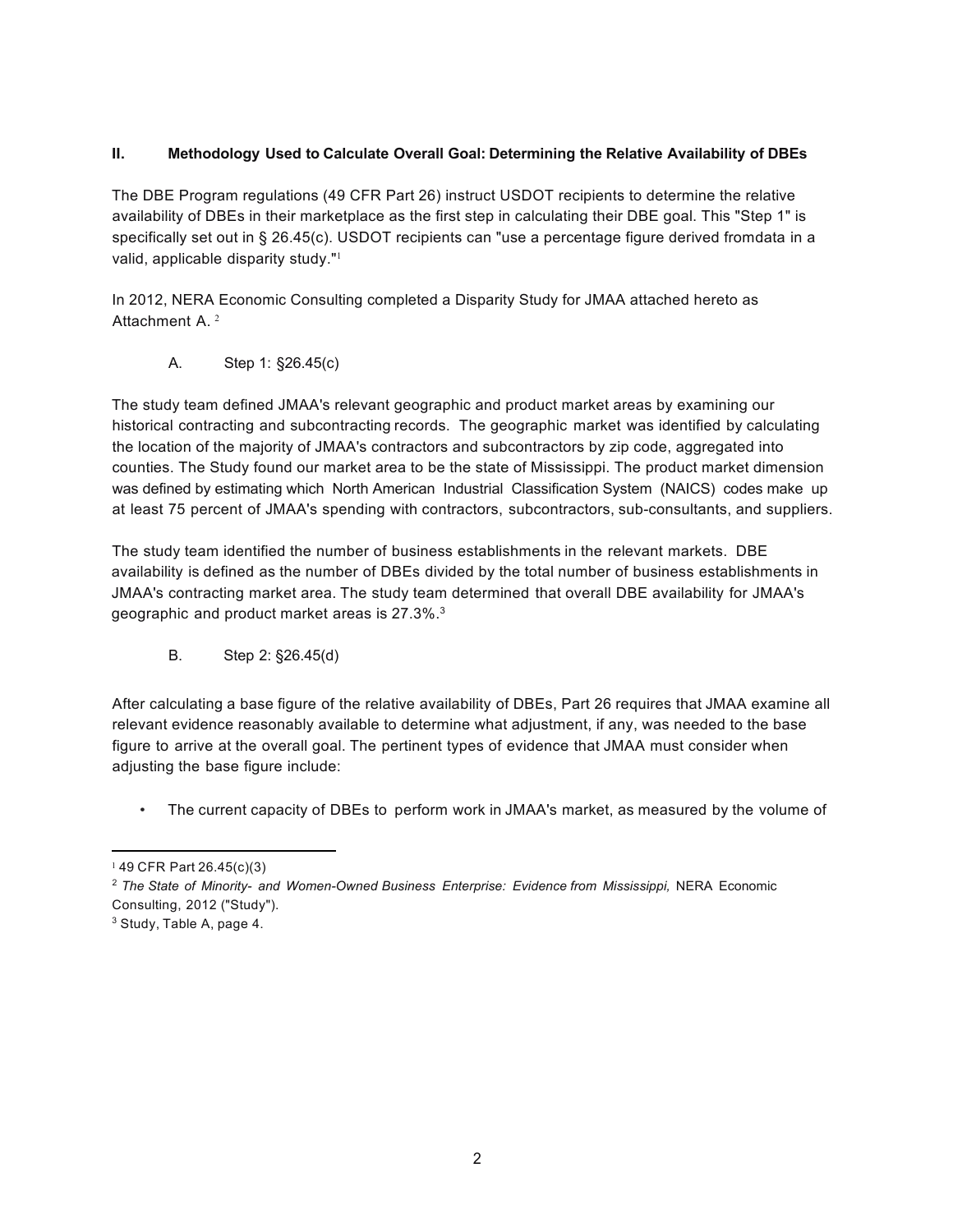work DBEs have performed in recent years; and

• Evidence from disparity studies conducted anywhere within JMAA's jurisdiction, to the extent itis not already accounted for in the base figure.

The regulations caution that any adjustment to the base figure to account for the continuing effects of past discrimination or the effects of an ongoing DBE program must be based on "demonstrable evidence that is logically and directly related to the effect for which the adjustment is sought."§26.45(d)(3).

JMAA considered current DBE capacity as measured by the median of historical DBE accomplishments over the last five years. DBE accomplishments, as annually reported to the Federal Aviation Administration on the Uniform Report of DBE Commitments/Awards and Payments were as follows:

| <b>FFYs</b>   | <b>Percent DBE Participation</b> |  |
|---------------|----------------------------------|--|
| 2016          | 15.3%                            |  |
| 2017          | 25.0%                            |  |
| 2018          | 0.0%                             |  |
| 2019          | 0.0%                             |  |
| 2020          | 30.2%                            |  |
| <b>Median</b> | 15.3%                            |  |

# **Table 1 Median DBE Participation for FYs 2016-2020**

As illustrated above, the median historical DBE participation is 15.3%. If we add the base figure of 27.3% to the median DBE participation level of 15.3% and divide by 2, we will obtain an adjusted DBE goal of 21.3%.

JMAA further considered data from the Study on economy-wide disparities likely to affect the availability of DBEs. The study team concluded "that there is strong evidence of large, adverse, and frequently statistically significant disparities between minority and female participation in business enterprise activity in JMAA's market area and the actual current availability of those businesses." <sup>4</sup> The study team further concluded, "that these disparities cannot be explained solely, or even primarily, by differences between DBE and non-DBE business populations in factors untainted by discrimination, and that these differences therefore give rise to a strong inference of the continued presence of discrimination in JMAA's market area".<sup>5</sup>

- <sup>4</sup> Study, page 19
- <sup>5</sup> *Id.*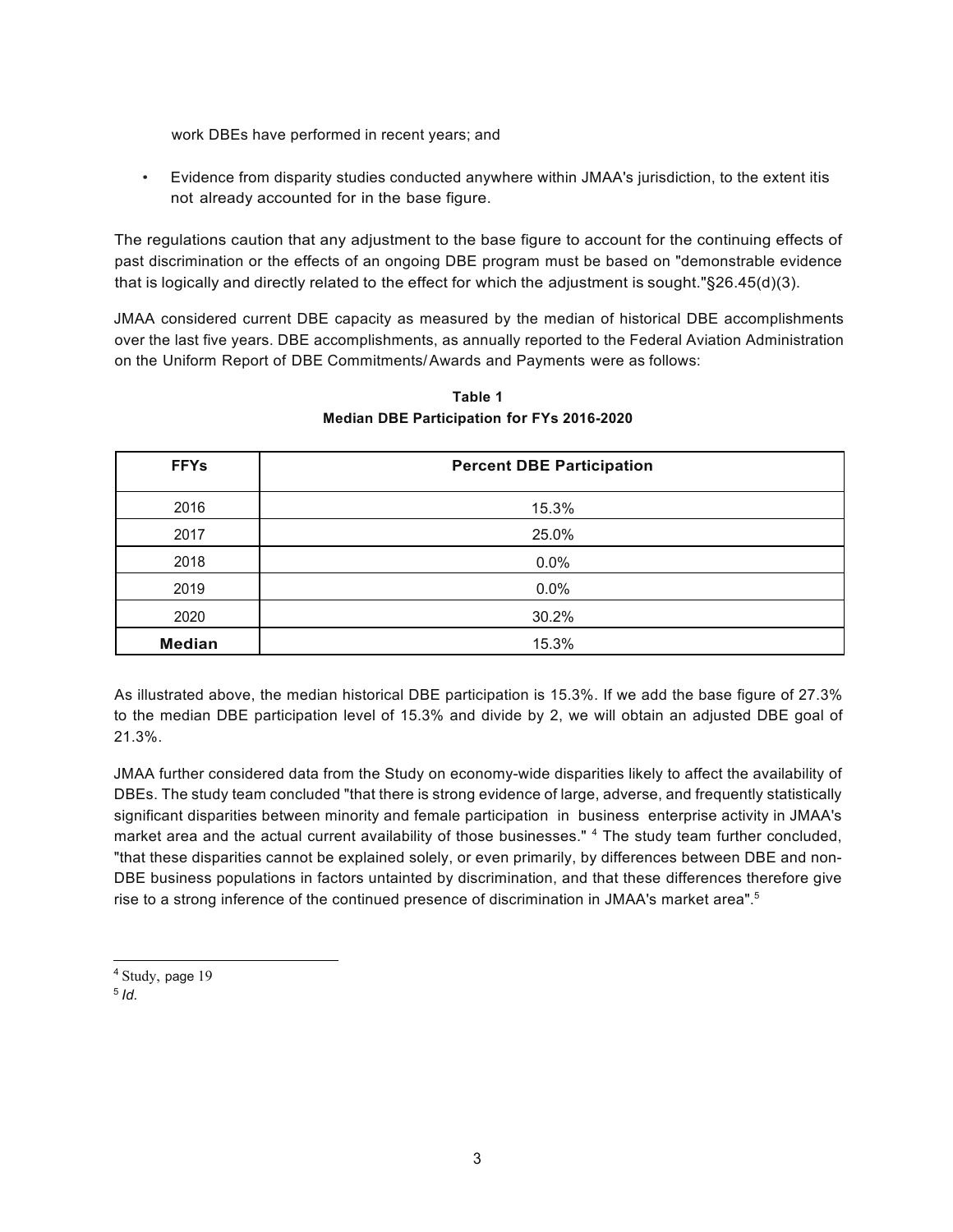C. Projection of DBE Participation Through Race-Neutral and Race-Conscious Measures

The regulations require that JMAA meet the maximum feasible portion of its goal by using race-neutral means to accomplish DBE participation. JMAA uses the following race-neutral means to increase DBE participation:

- Provides on-line access to the Mississippi Unified Certification Program (MUCP) Directory of Certified DBEs.
- Offers instructions and clarification on bid specifications, general bidding requirements and our procurement policy and procedures to all small businesses.
- When requested, conducts debriefing sessions to explain why certain bids were unsuccessful.
- Provides DBEs and other small business firms with information on future procurements and contracting schedules.
- Provides information on certification procedures, subcontracting, and bonding requirements to all small businesses.
- Place bid notices in the DBE trade association newsletters, major local newspapers, as well as periodicals of interest to the disadvantaged business community.
- Make bid specifications available to DBE contractor associations and technical assistance agencies.
- Provides DBE and non-DBE organizations with lists of majority firms bidding as prime contractors.

Table 2 summarizes JMAA's utilization of DBEs in its federally funded contracts through race-conscious and race-neutral measures.

#### **Table 2**

#### **DBE Utilization Obtained Through Race-Conscious and Race-Neutral Measures**

| <b>FFYs</b>   | <b>DBE Race-Conscious Utilization</b> | <b>DBE Race-Neutral Utilization</b> |
|---------------|---------------------------------------|-------------------------------------|
| 2016          | 100%                                  | 0.0%                                |
| 2017          | 100%                                  | 0.0%                                |
| 2018          | 100%                                  | $0.0\%$                             |
| 2019          | 9.61%                                 | 90.3%                               |
| 2020          | 99.5%                                 | 0.5%                                |
| <b>Median</b> | 100%                                  | $0.0\%$                             |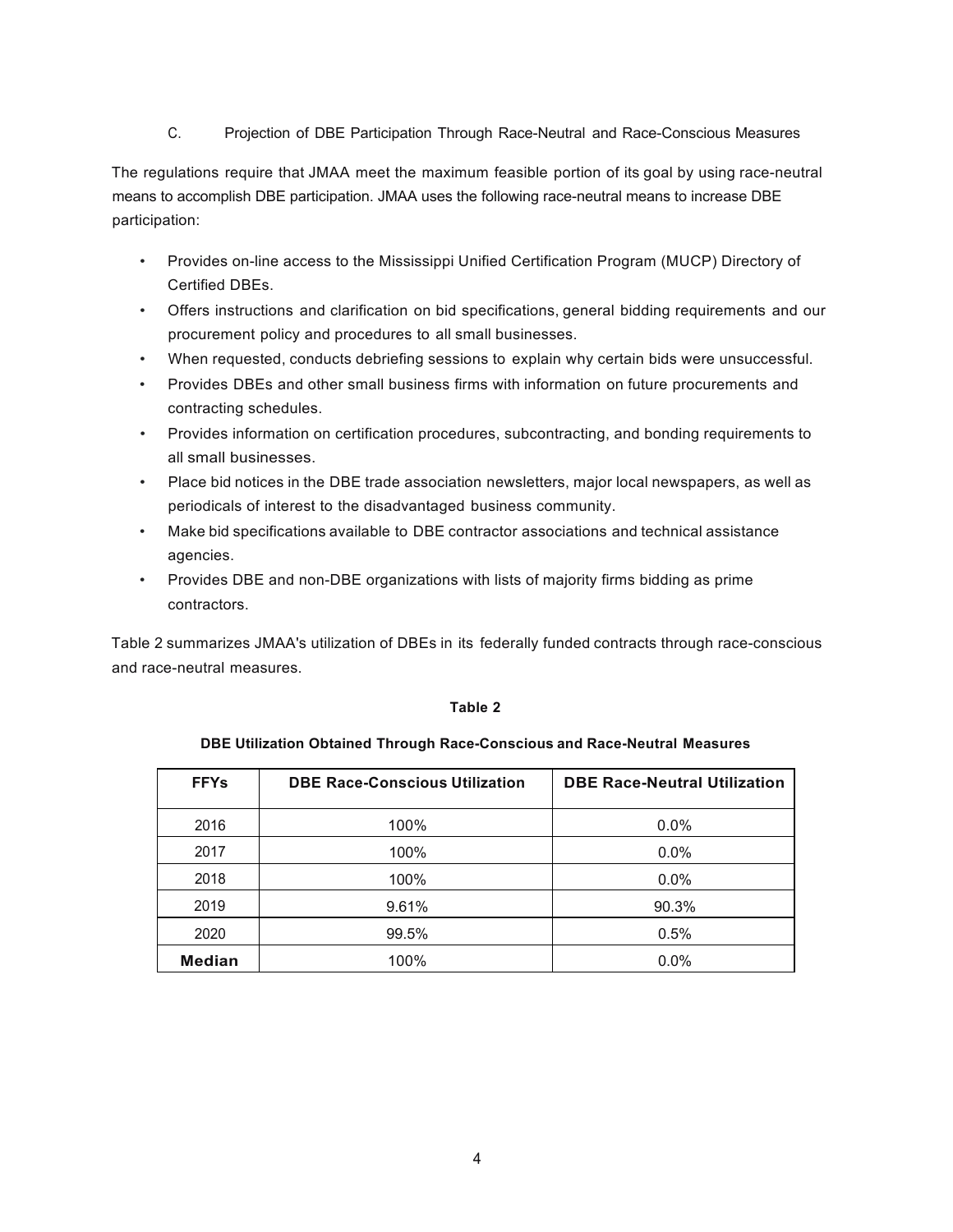In view of these results, JMAA anticipates 100% will be achieved by race conscious means and 0.0% will be achieved by race neutral means.

# D. Public Participation Process

Before establishing the overall goal this year, JMAA hosted an informational meeting on with several industry associations and community-based organizations active in the local design and construction community. The primary purposes of the meeting were to discuss the upcoming federally assisted business opportunities at JMAA and consult with JMAA's business partners regarding the projected DBE goal. The invitation letters regarding the meeting, sign-in sheets and a copy of the presentation are attached as Attachment B.

Following the consultation meeting, we posted a notice of our three-year DBE goal on our website. The notice advised the reader of our proposed goal and the opportunity to review and comment on our goal methodology for 30 days.

We will begin using our overall goal immediately.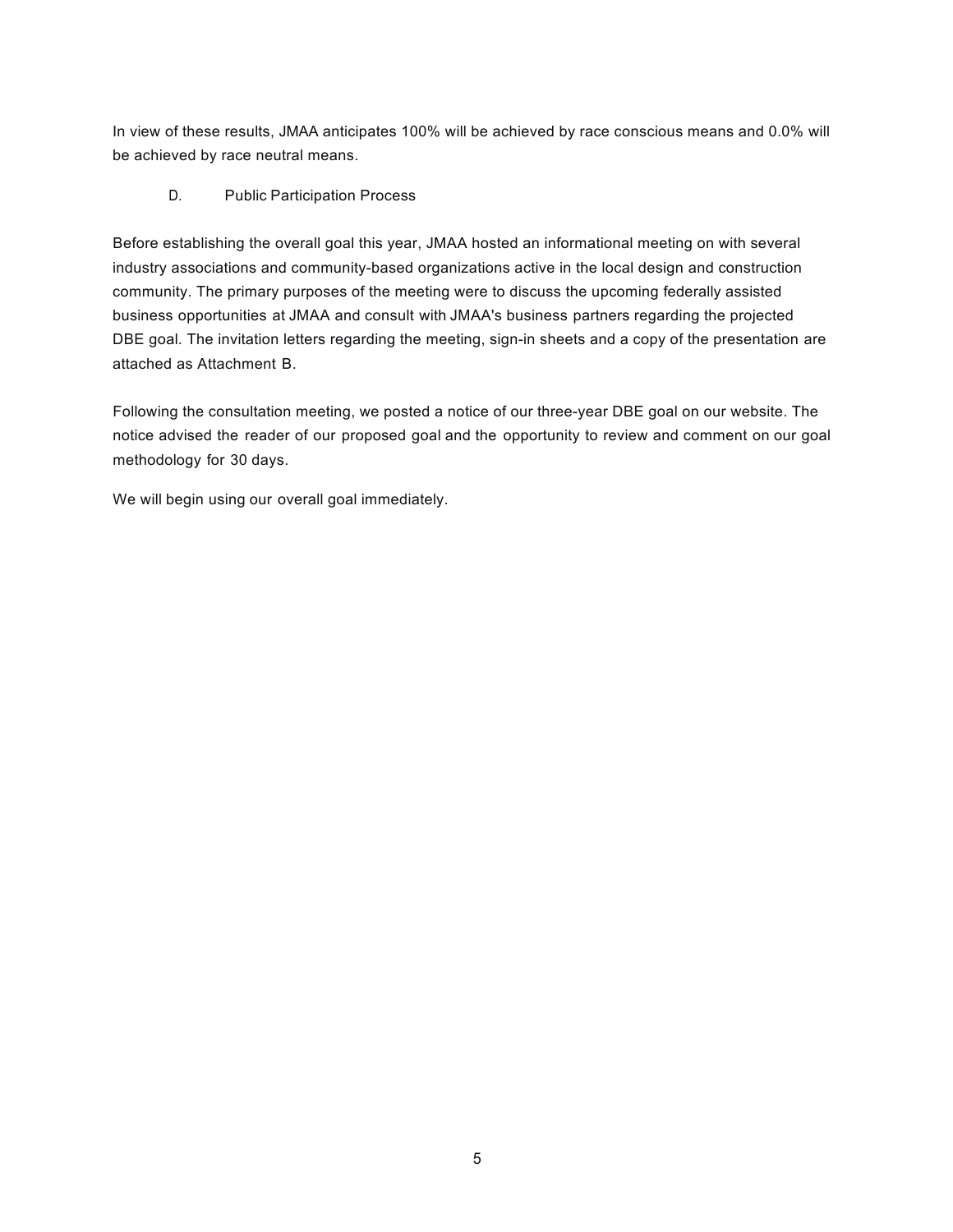### **ATTACHMENT A**

# (Electronic Copy Submitted)

"The State of Minority- and Women-Owned Business Enterprise: Evidence from Mississippi" Prepared for the Jackson Municipal Airport Authority by NERA Consulting December 17, 2012